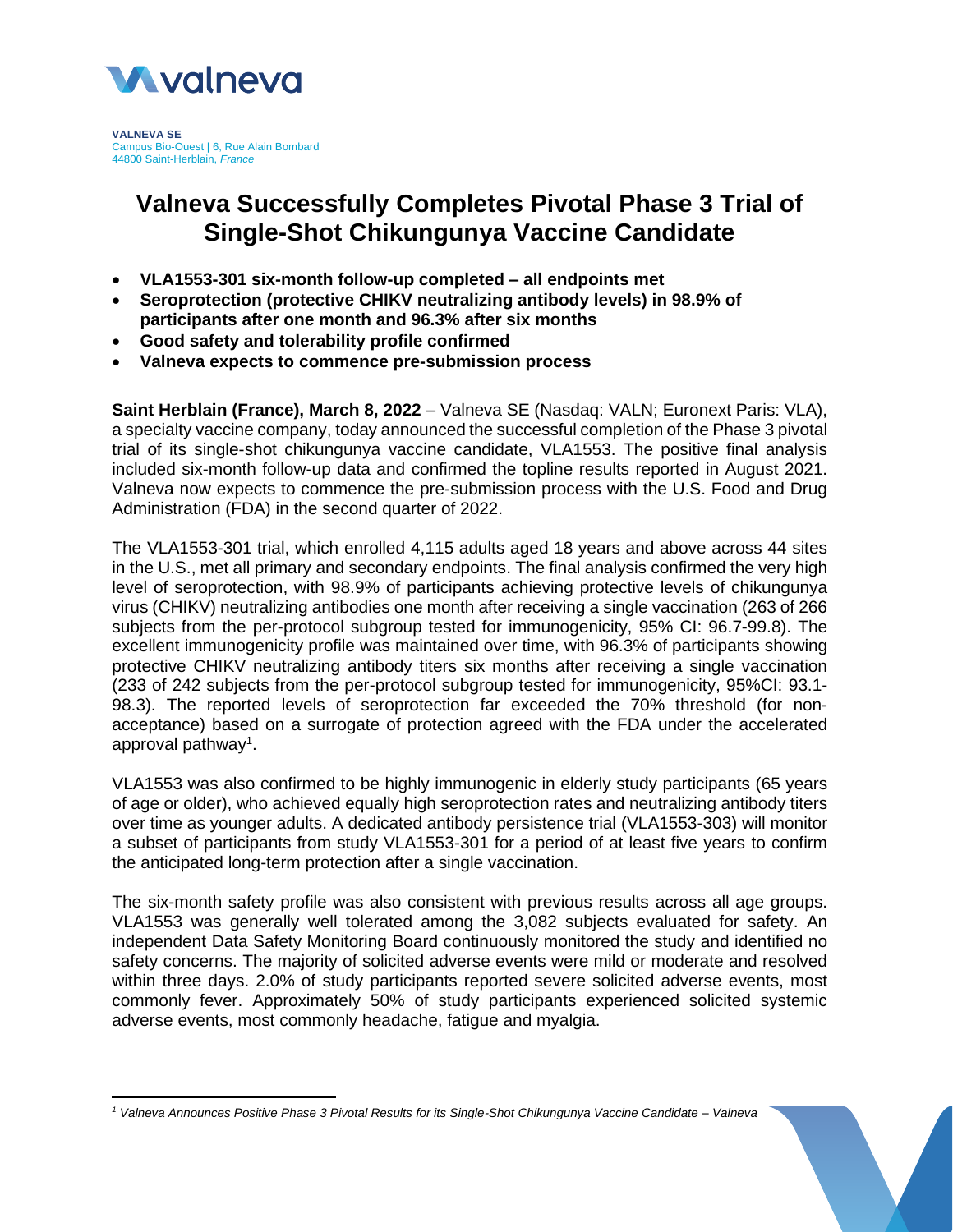

**Juan Carlos Jaramillo, M.D, Chief Medical Officer of Valneva commented**, "These final pivotal Phase 3 results confirm the compelling profile of our single-shot vaccine candidate across all age groups. Delivering these first-ever final Phase 3 results for a chikungunya vaccine candidate means that we are a step closer to addressing a major, growing and unmet public health threat. We would like to thank everyone who participated in the trial and who continued to advance the trial during the pandemic."

Valneva previously reported positive topline lot-to-lot manufacturing consistency results for VLA1553<sup>2</sup>. This is one of the standard requirements for vaccine licensure, and final lot-to-lot results are expected in the second quarter of 2022. Valneva also recently initiated a Phase 3 trial in adolescents conducted in Brazil by Instituto Butantan to support the label extension in this age group following a potential initial regulatory approval in adults in the  $U.S^3$ . Funded by the Coalition for Epidemic Preparedness Innovations (CEPI), this trial is also expected to support licensure of the vaccine in Brazil, which would be the first potential approval for use in an endemic region.

Valneva's chikungunya vaccine program was awarded Breakthrough Therapy Designation by the FDA in July 2021. This followed the FDA Fast Track designation and the European Medicines Agency (EMA)'s PRIME designations, which the Company received in December 2018 and in October 2020, respectively. The sponsor of the first chikungunya vaccine approved in the U.S. will be eligible to receive a Priority Review Voucher (PRV).

## **About Chikungunya**

Chikungunya is a mosquito-borne viral disease caused by the chikungunya virus (CHIKV), a *Togaviridae* virus, transmitted by *Aedes* mosquitoes. Chikungunya virus often causes sudden large outbreaks with high attack rates, affecting one-third to three-quarters of the population in areas where the virus is circulating. There are no preventive vaccines or effective treatments available and, as such, chikungunya is considered to be a major public health threat. As of September 2020, there were more than 3 million reported cases in the Americas<sup>4</sup> and the economic impact is considered to be significant. The medical and economic burden is expected to grow as the CHIKV primary mosquito vectors continue to spread geographically. Infection leads to symptomatic disease in 72-92% of humans after four to seven days following the mosquito bite. While mortality with CHIKV is low, morbidity is high. Clinical symptoms include acute onset of fever, debilitating joint and muscle pain, headache, nausea, rash and chronic arthralgia. High risk areas of infection are places where chikungunya virus-carrying mosquitos are currently endemic, including the Americas, parts of Africa, and Southeast Asia.

#### **About VLA1553**

VLA1553 is a live-attenuated, single dose vaccine candidate targeting the chikungunya virus, which has spread to over 120 countries. It has been designed by deleting a part of the chikungunya virus genome.

*<sup>2</sup> [Valneva Announces Positive Lot-to-Lot Consistency Trial Results for its Single-Shot Chikungunya Vaccine Candidate](https://valneva.com/press-release/valneva-announces-positive-lot-to-lot-consistency-trial-results-for-its-single-shot-chikungunya-vaccine-candidate/?lang=fr)*

*<sup>3</sup> [Valneva Announces Initiation of Adolescent Phase 3 Trial for its Single-Shot Chikungunya Vaccine Candidate –](https://valneva.com/press-release/valneva-announces-initiation-of-adolescent-phase-3-trial-for-its-single-shot-chikungunya-vaccine-candidate/) Valneva <sup>4</sup> PAHO/WHO data: Number of reported cases of chikungunya fever in the Americas.* 

*[https://www.paho.org/data/index.php/en/mnu-topics/chikv-en/550-chikv-weekly-en.html.](https://www.paho.org/data/index.php/en/mnu-topics/chikv-en/550-chikv-weekly-en.html) Last accessed 13 Oct 2020.*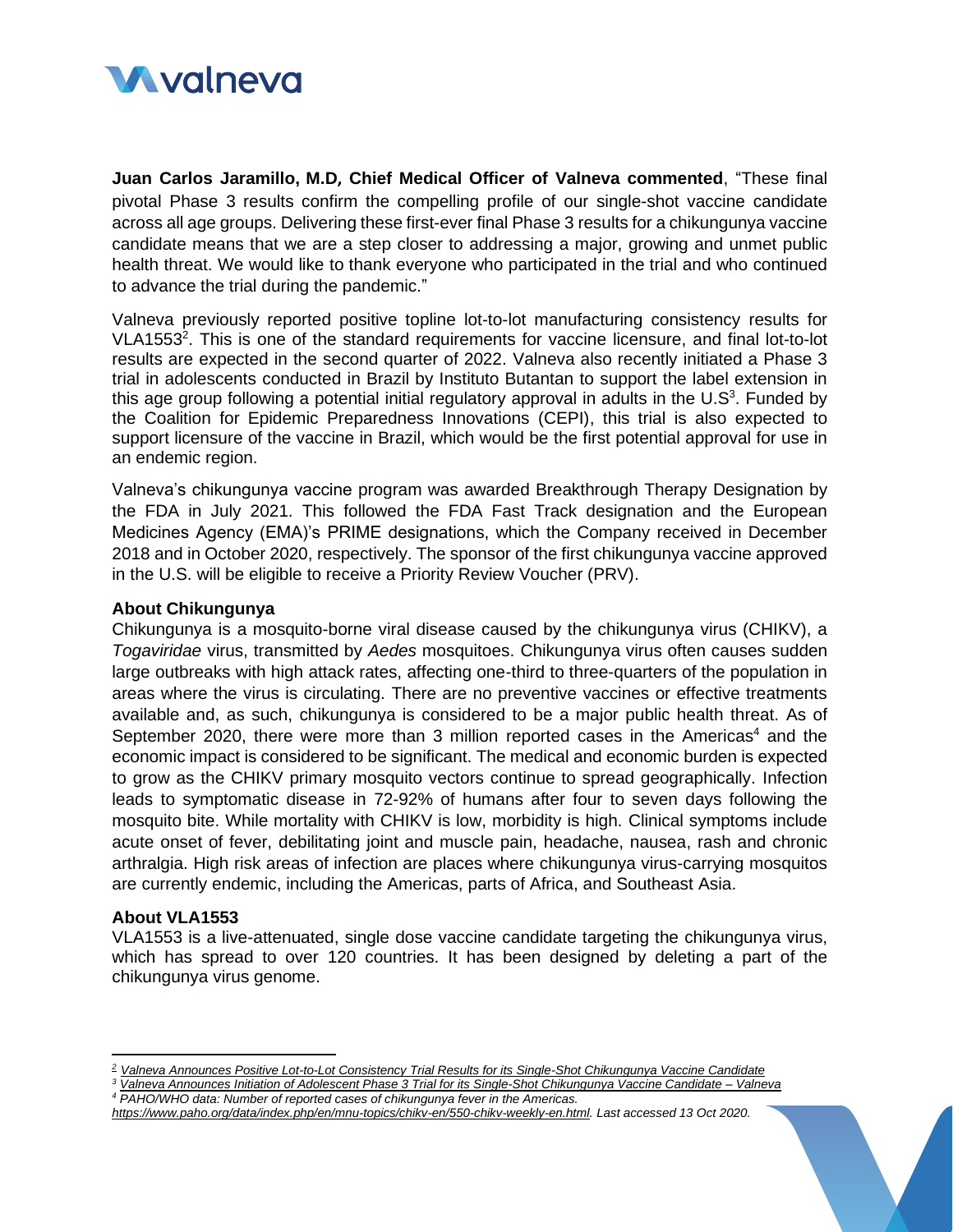

VLA1553 would expand Valneva's existing commercial vaccines portfolio and as such, Valneva intends to commercialize this vaccine, if approved, leveraging its existing manufacturing and commercial operations. The global market for vaccines against chikungunya is estimated to exceed \$500 million annually by 2032<sup>5</sup>.

To make VLA1553 more accessible to Low and Middle Income Countries (LMIC), Valneva and Instituto Butantan in Brazil signed an agreement in January 2021 for the development, manufacturing and marketing of VLA1553<sup>6</sup>. The collaboration falls within the framework of the agreement signed between CEPI and Valneva in July 2019<sup>7</sup> , which provides funding of up to \$23.4 million with support from the European Union's Horizon 2020 program.

#### **About Phase 3 trial VLA1553-301**

VLA1553-301 Phase 3 trial was initiated in September 2020. It is a prospective, double-blinded, multicenter, randomized, pivotal Phase 3 trial evaluating 4,115 participants aged 18 years or above. Lyophilized VLA1553 or placebo were administered as a single intramuscular immunization. The primary objective of the trial was to evaluate the immunogenicity and safety of VLA1553 at one month following a single immunization. Additional information, including a detailed description of the trial design, eligibility criteria and investigator sites, is available at ClinicalTrials.gov (Identifier: [NCT04546724\)](https://clinicaltrials.gov/ct2/show/NCT04546724?term=NCT04546724&draw=2&rank=1).

## **About Valneva SE**

Valneva is a specialty vaccine company focused on the development, production and commercialization of prophylactic vaccines for infectious diseases with significant unmet medical need. The Company takes a highly specialized and targeted approach to vaccine development and then applies its deep understanding of vaccine science to develop prophylactic vaccines addressing these diseases. Valneva has leveraged its expertise and capabilities both to successfully commercialize two vaccines and to rapidly advance a broad range of vaccine candidates into and through the clinic, including candidates against Lyme disease, the chikungunya virus and COVID-19.

# **Media & Investors Contacts**

Laëtitia Bachelot-Fontaine VP Global Communications & European Investor Relations M +33 (0)6 4516 7099 laetitia.bachelot-fontaine@valneva.com

Joshua Drumm, PhD VP Global Investor Relations M +001 917 815 4520 joshua.drumm@valneva.com

#### **Forward-Looking Statements**

This press release contains certain forward-looking statements relating to the business of Valneva, including with respect to the progress, timing, results and completion of research, development, clinical trials, and regulatory review of VLA1553. In addition, even if the actual results or development of Valneva are consistent with the forward-looking statements contained in this press release, those results or developments of Valneva may not be sustained in the future. In some cases, you can identify forward-looking statements by words such as "could," "should," "may," "expects," "anticipates," "believes," "intends," "estimates," "aims," "targets," or

*<sup>5</sup> VacZine Analytics Chikungunya virus vaccines Global demand analysis. February 2020*

*<sup>6</sup> [Valneva and Instituto Butantan Sign Final Agreement on Single-Shot Chikungunya Vaccine for Low and Middle Income](https://valneva.com/press-release/valneva-and-instituto-butantan-sign-final-agreement-on-single-shot-chikungunya-vaccine-for-low-and-middle-income-countries/)  [Countries](https://valneva.com/press-release/valneva-and-instituto-butantan-sign-final-agreement-on-single-shot-chikungunya-vaccine-for-low-and-middle-income-countries/)*

*<sup>7</sup> [CEPI awards up to \\$23.4 million to Valneva for late-stage development of a single-dose Chikungunya vaccine](https://valneva.com/press-release/cepi-awards-up-to-us23-4-million-to-valneva-for-late-stage-development-of-a-single-dose-chikungunya-vaccine/)*